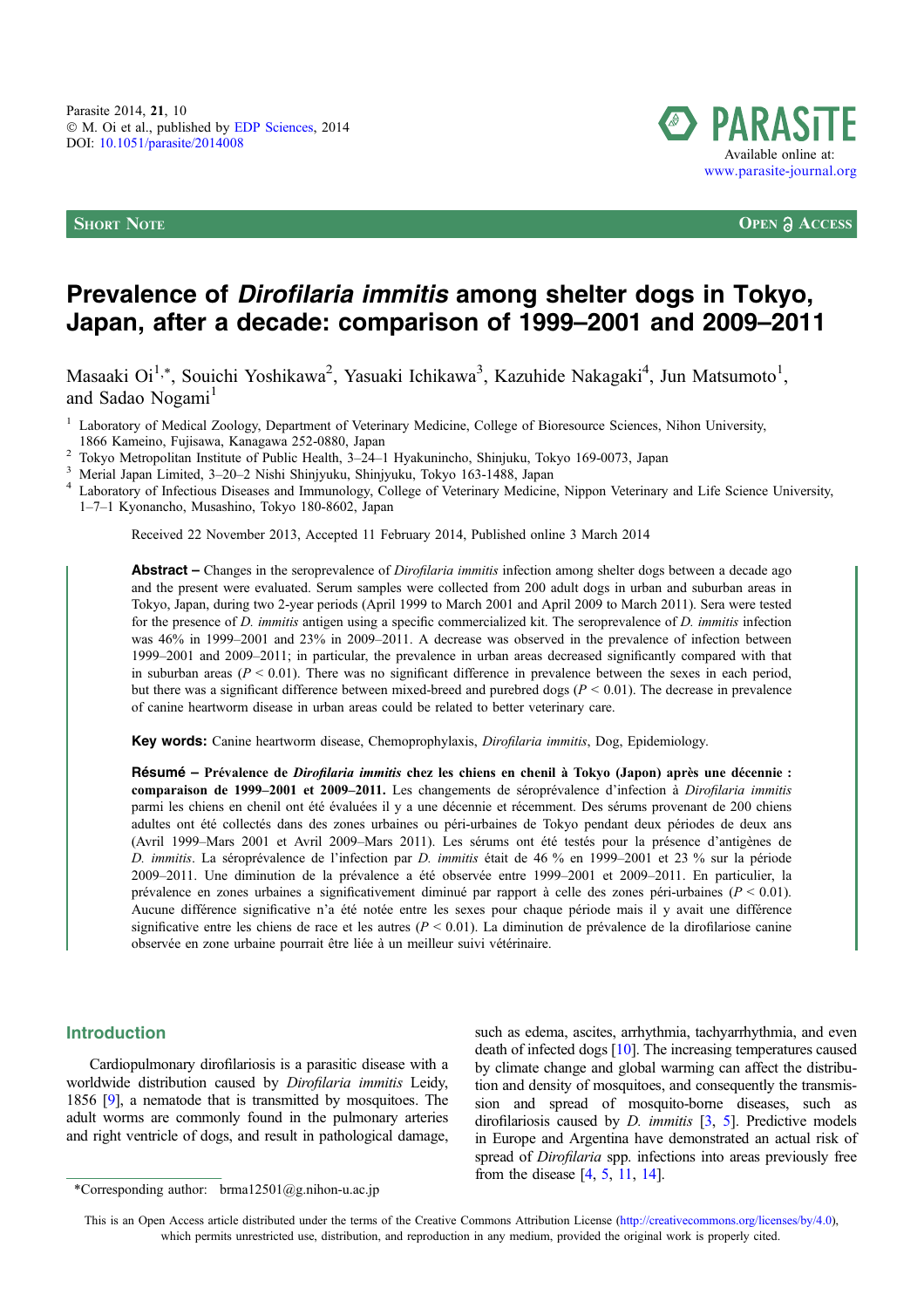

Figure 1. Urban and suburban areas: regions of origin of the shelter dogs tested for Dirofilaria immtis infection.

In Japan, D. immitis infection of dogs has been considered to be prevalent since the earliest report on canine dirofilariosis in 1880 [\[1](#page-2-0)]. In the latest study, Nogami and Sato [\[12\]](#page-2-0) reported a prevalence rate of 46.8% in shelter dogs tested at necropsy from 1989 to 1995. However, current epidemiological information on the prevalence of D. immitis infection is limited. The present study was conducted to determine the prevalence of D. immitis infection among shelter dogs in Tokyo, Japan, in order to evaluate the modifications in the prevalence between the present and a decade ago, and between urban and suburban areas.

#### Materials and methods

The present study was carried out in Tokyo, Japan (Figure 1). Canine serum samples were obtained from 200 adult shelter dogs kept in the Tokyo Metropolitan Animal Care and Consultation Center (Permission No. 22-2350). All sampling procedures were performed by shelter veterinarians in accordance with the Guidelines on research and survey using animals at Tokyo Metropolitan Animal Care and Consultation Center. This included samples from 100 dogs from April 1999 to March 2001, and 100 dogs from April 2009 to March 2011. A questionnaire including sex, estimated age, breed, and housing area (urban or suburban) was collected for each dog. Serum was stored at  $-30$  °C until assay. All samples were tested for circulating *D. immitis* antigen using a specific commercialized immunochromatography kit (Solo Step® CH; Heska Co., Loveland, CO, USA) according to the manufacturer's instructions.

The data were analyzed to evaluate the differences between proportions of dogs infected with D. immitis using the chi-square test. In all analyses,  $P \leq 0.05$  was taken to indicate statistical significance.

### Results and discussion

The research area, sex and breed of distribution in dogs with *D. immitis* infection are shown in Table 1. The overall prevalence rates of D. immitis infection were 46.0% in 1999– 2001 and 23.0% in 2009–2011 ( $P < 0.01$ ). The prevalence rates of infection in urban areas were 46.0% in 1999–2001 and 18.2% in 2009–2011 ( $P < 0.01$ ), and those in suburban areas were 46.0% and 28.9% ( $P > 0.05$ ), respectively. There was no significant difference in prevalence between male and

| <b>Table 1.</b> Seroprevalence of <i>Dirofilaria immitis</i> infection in shelter |  |  |
|-----------------------------------------------------------------------------------|--|--|
| dogs in April 1999 to March 2001 and April 2009 to March 2011 in                  |  |  |
| Tokyo, Japan.                                                                     |  |  |

| Dogs           | Prevalence                     |                              |  |
|----------------|--------------------------------|------------------------------|--|
|                | 1999-2001                      | 2009-2011                    |  |
| Research area  |                                |                              |  |
| Urban areas    | $46.0\%$ $(23/50)^a$           | $18.2\%$ $(10/55)^{a}$       |  |
| Suburban areas | 46.0% (23/50)                  | 28.9% (13/45)                |  |
| <b>Sex</b>     |                                |                              |  |
| Male           | 46.0% $(23/50)^b$              | $24.0\%$ $(12/50)^b$         |  |
| Female         | 46.0% $(23/50)$ <sup>c</sup>   | 22.0% $(11/50)^c$            |  |
| <b>Breed</b>   |                                |                              |  |
| Mixed breeds   | 58.5% $(38/65)^d$              | $50.0\%$ $(16/32)^e$         |  |
| Purebreds      | $22.9\%$ $(8/35)^d$            | $10.3\%$ (7/68) <sup>e</sup> |  |
| Total          | $46.0\%$ $(46/100)^{\text{f}}$ | $23.0\%$ $(23/100)^{t}$      |  |

a,d,e,f The different letters indicate a significant difference among groups by chi-square test  $(P < 0.01)$ .

b,c The different letters indicate a significant difference among groups by chi-square test  $(P < 0.05)$ .

female dogs between the periods. The prevalence rates in mixed-breed dogs were 58.5% in 1999–2001 and 50.0% in 2009–2011, while those in purebred dogs were 22.9% and 10.3%, respectively. Significant differences ( $P < 0.01$ ) in prevalence were observed between mixed-breed and purebred dogs in both periods.

In the present study, a significant decrease from 46.0% to 23.0% was observed in the overall prevalence of D. immitis infection in Tokyo over the past decade. During the past decade, various types of macrocyclic lactones for D. immitis prevention have come into use worldwide, and the increased use of chemoprophylaxis is probably the major factor responsible for the decrease in prevalence of D. immitis infection in Tokyo. However, there are contrasting results in terms of breeds. The prevalence of infection in purebreds decreased by half over the past decade (22.9% in 1999–2001 and 10.3% in 2009–2011), while the infection in mixed breeds was still highly prevalent (58.5% in 1999–2001 and 50.0% in 2009–2011). This could reflect a higher rate of chemoprophylaxis in the purebred canine population than that in the mixed-breed canine population in Tokyo.

Decreases in prevalence of *D. immitis* infection were observed in both urban and suburban areas. These findings suggest that the prevalence of infection is markedly affected by veterinary care. The decreased prevalence, particularly in urban areas, has been conspicuous compared with that in suburban areas. This is because the rate of purebred populations in the urban areas increased and most of these dogs probably received chemoprophylaxis. Alternatively, urban areas with less parks may be more susceptible to changes in the environment than suburban areas.

The results of the present study were compared with those of other studies performed in different countries on approximately the same latitude as Japan. The prevalence of D. immitis infection in dogs in these countries varied markedly: 6.9%– 20.9% in Korea [\[7](#page-2-0), [13](#page-2-0)], 0.33%–3.33% in China [[15](#page-2-0)], 3.6%– 8.9% in Portugal [\[2](#page-2-0)], 34.13% in Greece [\[6](#page-2-0)], and 1%–12.5%